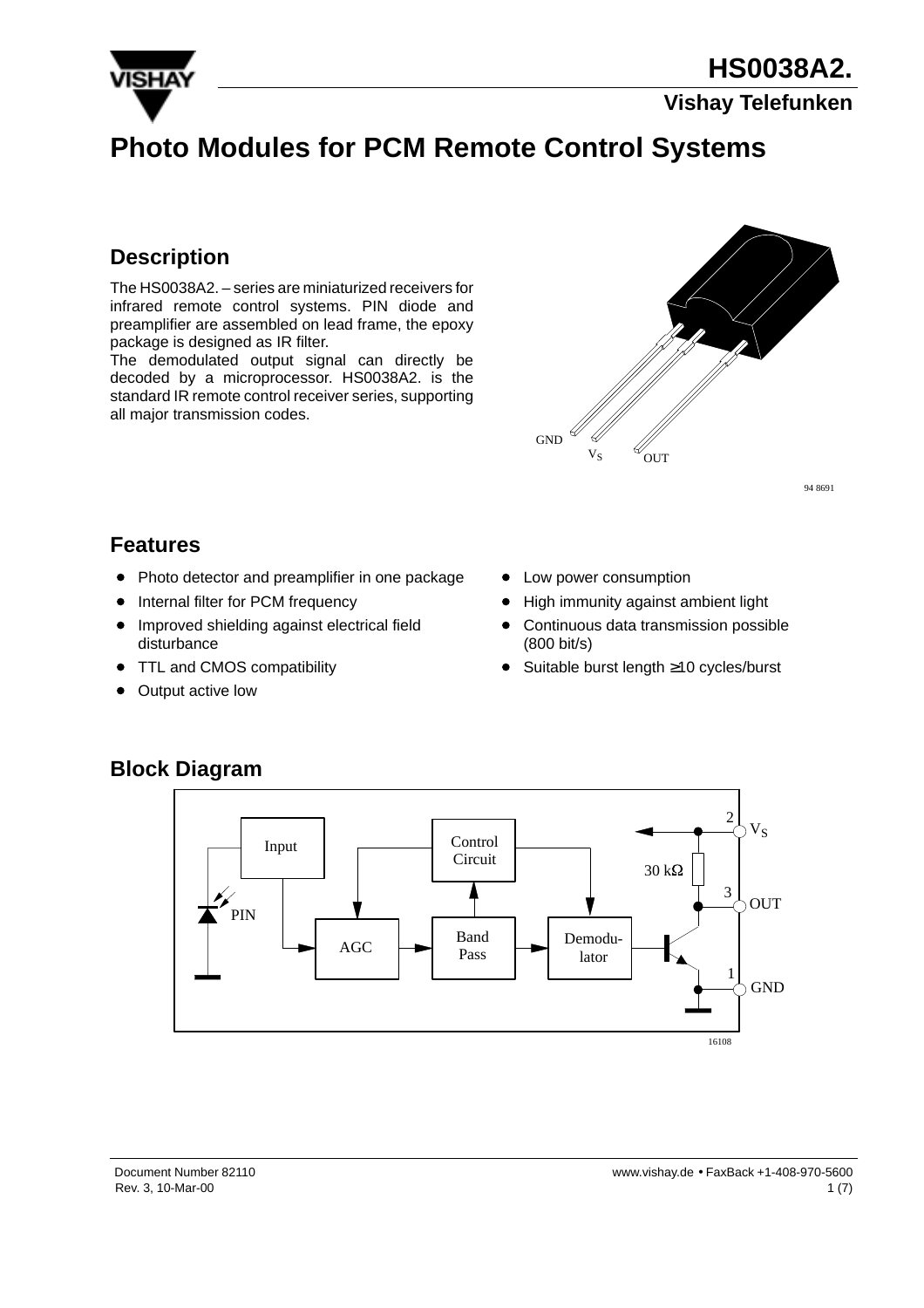# **Vishay Telefunken**



# **Absolute Maximum Ratings**

 $T_{amb} = 25^{\circ}C$ 

| Parameter                          | <b>Test Conditions</b>        | Symbol                     | Value     | Unit         |
|------------------------------------|-------------------------------|----------------------------|-----------|--------------|
| <b>Supply Voltage</b>              | (Pin 2)                       | $V_{\text{S}}$             | $-0.36.0$ |              |
| <b>Supply Current</b>              | (Pin 2)                       | Is.                        | 5         | mA           |
| Output Voltage                     | (Pin 3)                       | Vo                         | $-0.36.0$ |              |
| <b>Output Current</b>              | (Pin 3)                       | חו                         | 5         | mA           |
| Junction Temperature               |                               |                            | 100       | $^{\circ}$ C |
| Storage Temperature Range          |                               | $T_{\text{stq}}$           | $-25+85$  | $^{\circ}$ C |
| <b>Operating Temperature Range</b> |                               | $T_{amb}$                  | $-25+85$  | $^{\circ}$ C |
| <b>Power Consumption</b>           | $(T_{amb} \leq 85 \degree C)$ | $P_{\text{tot}}$           | 50        | mW           |
| <b>Soldering Temperature</b>       | $t \leq 10$ s, 1 mm from case | $\mathsf{T}_{\mathsf{sd}}$ | 260       | $^{\circ}$ C |

## **Basic Characteristics**

 $T_{amb} = 25^{\circ}$ C

| Parameter                    | <b>Test Conditions</b>                                               | Symbol              | Min | Typ  | Max | Unit              |
|------------------------------|----------------------------------------------------------------------|---------------------|-----|------|-----|-------------------|
| Supply Current (Pin 2)       | $V_S = 5 V, E_v = 0$                                                 | Isp                 | 0.8 | 1.1  | 1.5 | mA                |
|                              | $V_S = 5 V$ , $E_V = 40$ klx, sunlight                               | ιsн                 |     | 1.4  |     | mA                |
| <b>Transmission Distance</b> | $E_v = 0$ , test signal see fig.7, IR diode                          | d                   |     | 35   |     | m                 |
|                              | TSAL6200, $I_F = 400$ mA                                             |                     |     |      |     |                   |
| Output Voltage Low (Pin 3)   | $I_{\text{OSL}} = 0.5 \text{ mA}, E_e = 0.7 \text{ mW/m}^2, f = f_0$ | V <sub>OSL</sub>    |     |      | 250 | mV                |
| Irradiance (38 kHz)          | Pulse width tolerance: $t_{pi}$ – 5/ $t_o$ < $t_{po}$                | $E_{e \text{ min}}$ |     | 0.35 | 0.5 | mW/m <sup>2</sup> |
|                              | $<$ t <sub>pi</sub> + 6/f <sub>o</sub> , test signal see fig.7       |                     |     |      |     |                   |
| Irradiance                   | $t_{\rm pi} - 5/f_{\rm o} < t_{\rm po} < t_{\rm pi} + 6/f_{\rm o}$   | $E_{e \, max}$      | 30  |      |     | W/m <sup>2</sup>  |
| <b>Directivity</b>           | Angle of half transmission distance                                  | $\varphi_{1/2}$     |     | ±45  |     | deg               |

# **Application Circuit**



 \*) recommended to suppress power supply disturbances \*\*) tolerated supply voltage range :  $4.5\,\text{V} < \text{V}_\text{S} < 5.5\,\text{V}$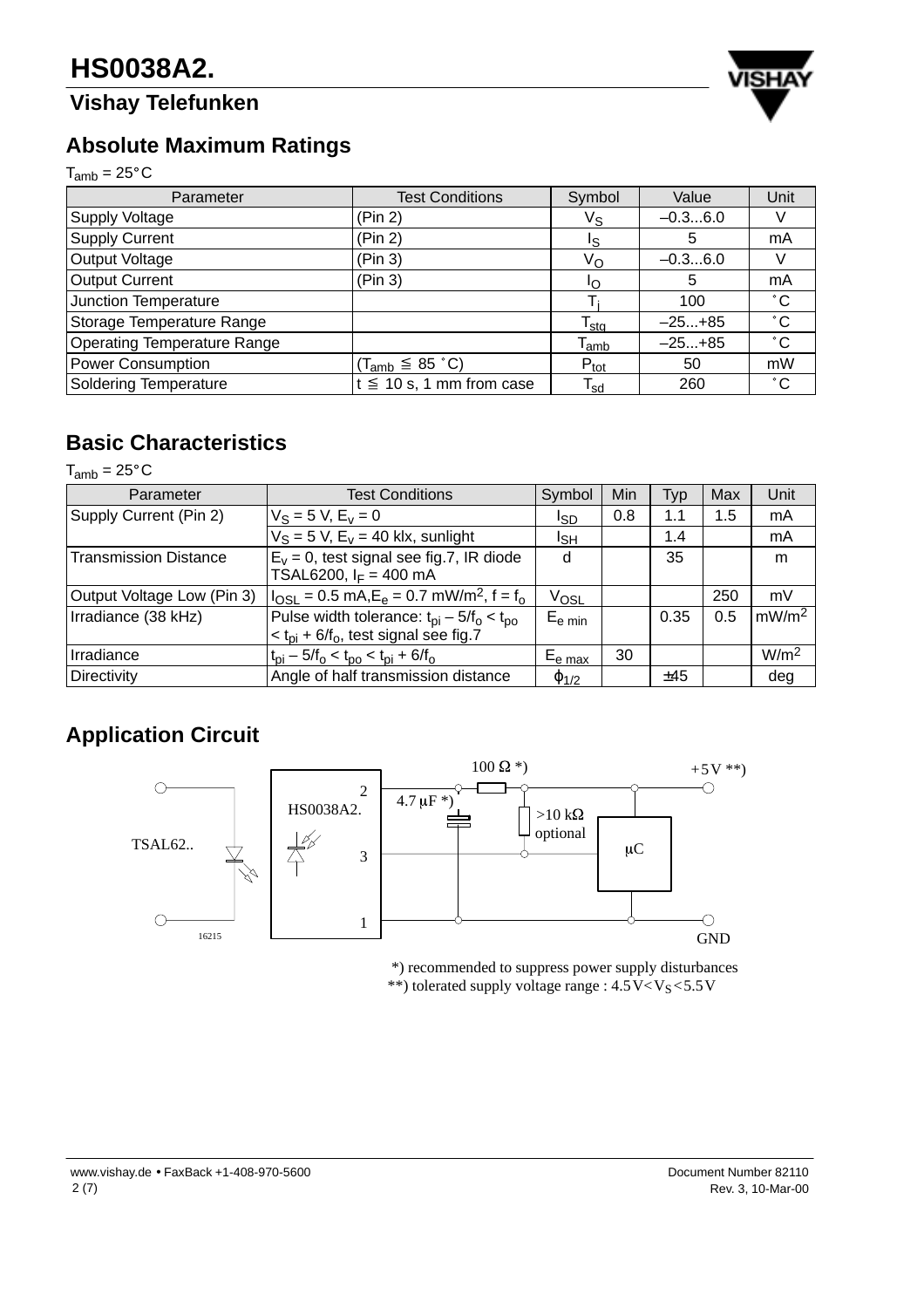**Vishay Telefunken**

## **Suitable Data Format**

The circuit of the HS0038A2. is designed in that way that unexpected output pulses due to noise or disturbance signals are avoided. A bandpassfilter, an integrator stage and an automatic gain control are used to suppress such disturbances.

The distinguishing mark between data signal and disturbance signal are carrier frequency, burst length and duty cycle.

The data signal should fullfill the following condition:

- Carrier frequency should be close to 38kHz.
- Burst length should be 10 cycles/burst or longer.
- After each burst which is between 10 cycles and 70 cycles a gap time of at least 14 cycles is neccessary.
- For each burst which is longer than 1.8ms a corresponding gap time is necessary at some time in the data stream. This gap time should be at least 4 times longer than the burst.
- Up to 800 short bursts per second can be received continuously.

Some examples for suitable data format are: NEC Code (repetitive pulse), NEC Code (repetitive data), Toshiba Micom Format, Sharp Code

When a disturbance signal is applied to the HS0038A2. it can still receive the data signal. However the sensitivity is reduced to that level that no unexpected pulses will occure.

Some examples for such disturbance signals which are suppressed by the HS0038A2. are:

- DC light (e.g. from tungsten bulb or sunlight)
- Continuous signal at 38kHz or at any other frequency
- Signals from fluorescent lamps with electronic ballast with low modulation (see Figure A or B).



Figure A: IR Signal from Fluorescent Lamp with low Modulation



Figure B: IR Signal from Fluorescent Lamp with high Modulation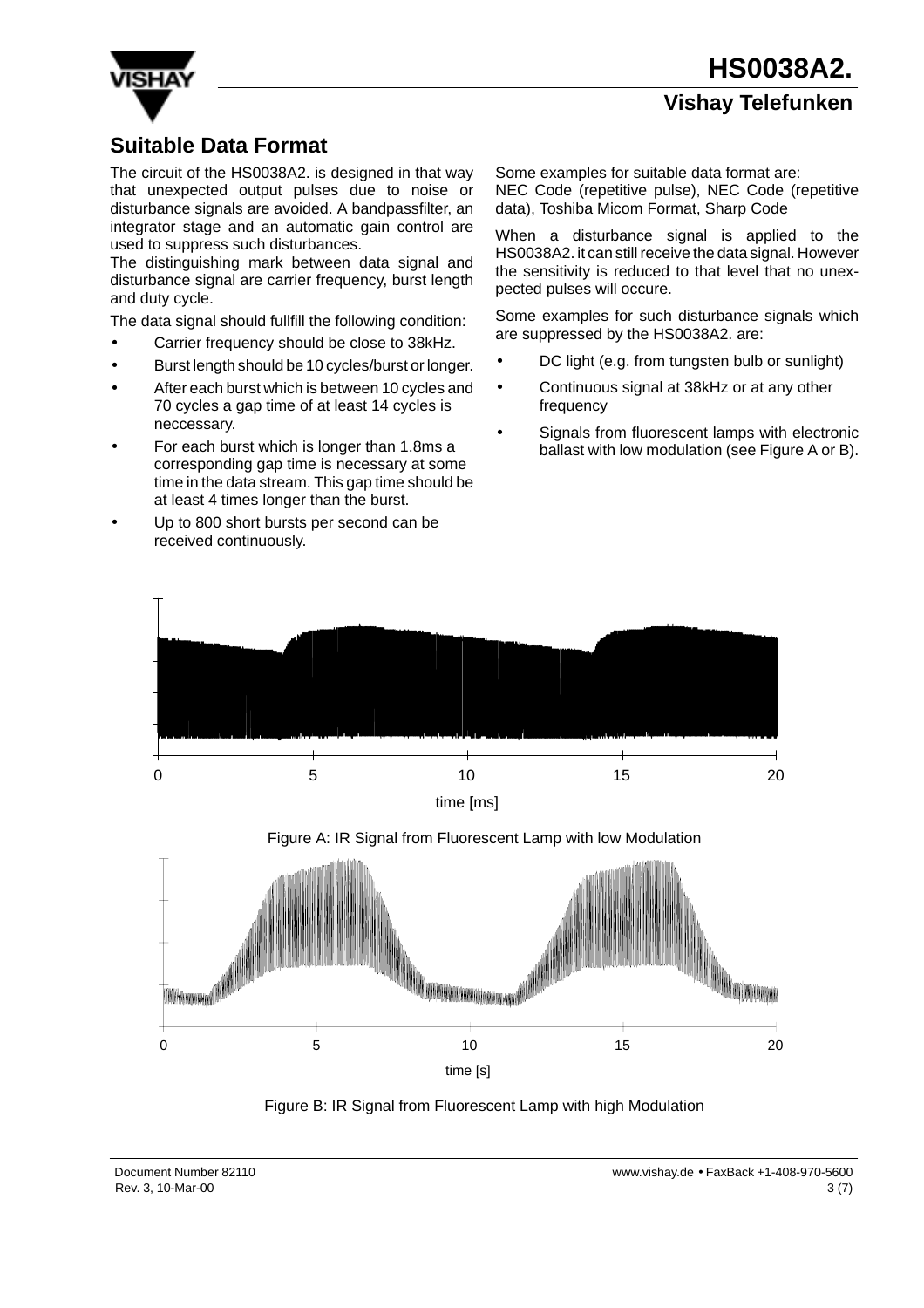# **HS0038A2.**



## **Vishay Telefunken**





Figure 1. Frequency Dependence of Responsivity



Figure 2. Sensitivity in Dark Ambient



Figure 3. Sensitivity in Bright Ambient



Figure 4. Sensitivity vs. Electric Field Disturbances



Figure 5. Sensitivity vs. Supply Voltage Disturbances



Figure 6. Sensitivity vs. Ambient Temperature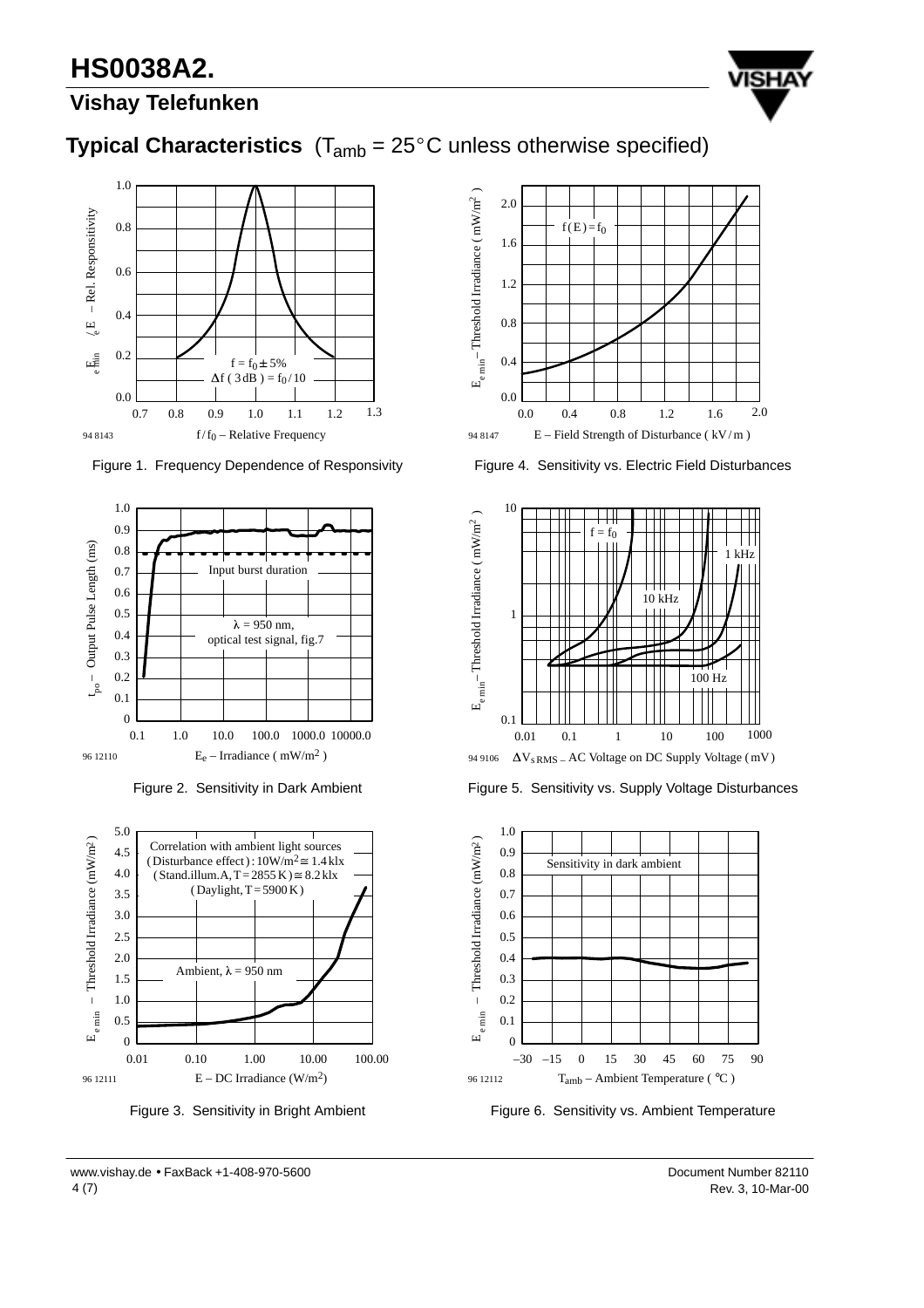

1150

30°

40°

50°

60° 70° 80°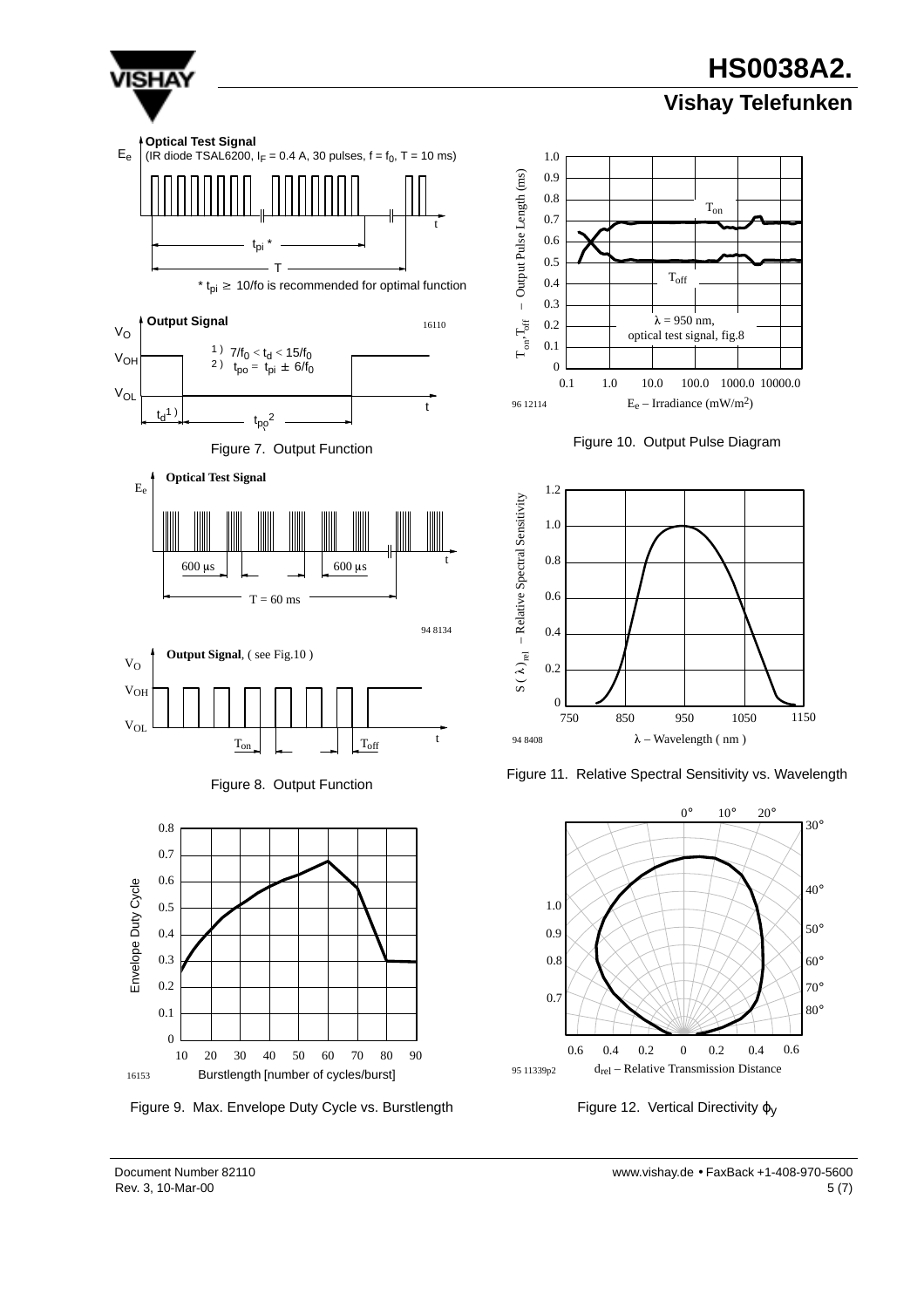# **HS0038A2.**

## **Vishay Telefunken**





Figure 13. Horizontal Directivity  $\varphi_X$ 





www.vishay.de • FaxBack +1-408-970-5600 Document Number 82110 6 (7)

Rev. 3, 10-Mar-00